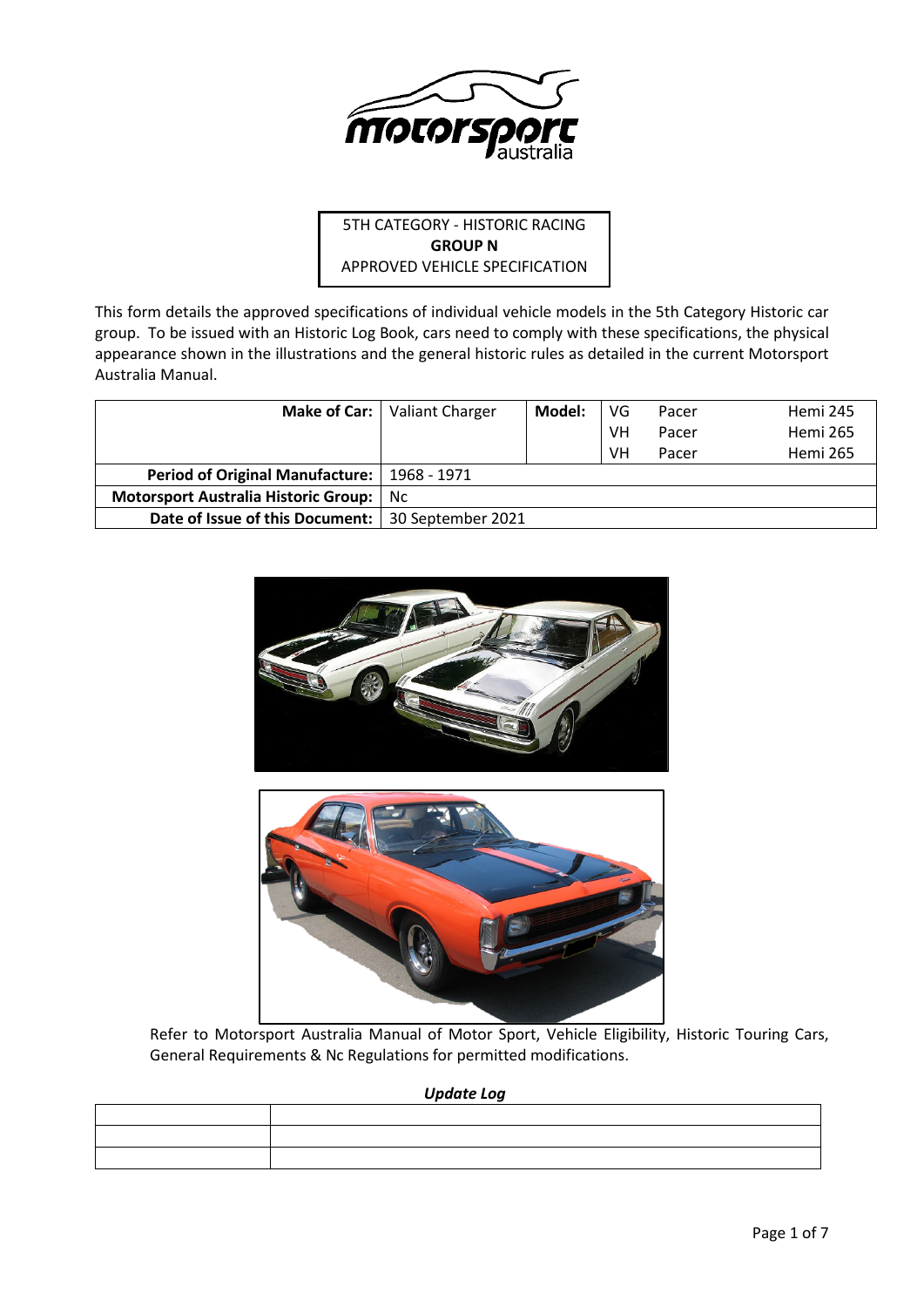# *1.1. CHASSIS*

| <b>Description:</b>             | Unitary construction           |
|---------------------------------|--------------------------------|
| <b>Period of Manufacture:</b>   | 1968 - 1971                    |
| <b>Manufacturer:</b>            | Chrysler Australia             |
| <b>Chassis Number From:</b>     | VG7S23 or VG7S41               |
|                                 | VH7S29 ****                    |
|                                 | Chassis D364C (C-1972, D-1973) |
| <b>Chassis Number location:</b> | <b>RHS Firewall</b>            |
| Material:                       | Steel                          |
| <b>Comments</b>                 | None                           |

#### *1.2. FRONT SUSPENSION*

| Description:                  | Independent - upper wishbone & lower arm with castor rod |  |                        |    |  |
|-------------------------------|----------------------------------------------------------|--|------------------------|----|--|
| <b>Spring Medium:</b>         | Torsion bar                                              |  |                        |    |  |
| Damper Type:                  | Telescopic                                               |  | Adjustable:            | No |  |
| Anti-sway bar:                | Yes                                                      |  | Adjustable:            | No |  |
| <b>Suspension adjustable:</b> | Method:<br>Yes                                           |  | Caster, camber and toe |    |  |
| <b>Comments:</b>              | Refer to Appendix A                                      |  |                        |    |  |

### *1.3. REAR SUSPENSION*

| <b>Description:</b>           |                      | Semi elliptic Hotchkiss |             |     |  |  |
|-------------------------------|----------------------|-------------------------|-------------|-----|--|--|
| <b>Spring Medium:</b>         | Semi elliptical leaf |                         |             |     |  |  |
| Damper Type:                  | Telescopic           |                         | Adjustable: | No  |  |  |
| Anti-sway bar:                | No                   |                         | Adjustable: | N/A |  |  |
| <b>Suspension adjustable:</b> | Method:<br>No        |                         | N/A         |     |  |  |
| <b>Comments:</b>              | Refer to Appendix A  |                         |             |     |  |  |

## *1.4. STEERING*

| __              |                    |       |               |
|-----------------|--------------------|-------|---------------|
| Type:           | Recirculating ball | Make: | -<br>Chrysler |
| <b>Comments</b> | <b>None</b>        |       |               |

### *1.5. BRAKES*

|                               | Front            | Rear           |  |  |  |
|-------------------------------|------------------|----------------|--|--|--|
| Type:                         | Disc, ventilated | Drum           |  |  |  |
| <b>Dimensions:</b>            | 280 mm x 22.3 mm | 229 mm x 58 mm |  |  |  |
| <b>Material of drum/disc:</b> | Cast iron        | Cast iron      |  |  |  |
| No. cylinders/pots per wheel: | Two              | Two            |  |  |  |
| <b>Actuation:</b>             | Hydraulic        | Hydraulic      |  |  |  |
| <b>Caliper make:</b>          | Girlock          |                |  |  |  |
| <b>Caliper type:</b>          | Floating         |                |  |  |  |
| <b>Material:</b>              | Cast iron        |                |  |  |  |
| <b>Master cylinder make:</b>  | Girlock          |                |  |  |  |
| Type:                         | Tandem           |                |  |  |  |
| <b>Adjustable bias:</b>       | No.              |                |  |  |  |
| <b>Servo Fitted:</b>          | Yes              |                |  |  |  |
| Comments:                     | None             |                |  |  |  |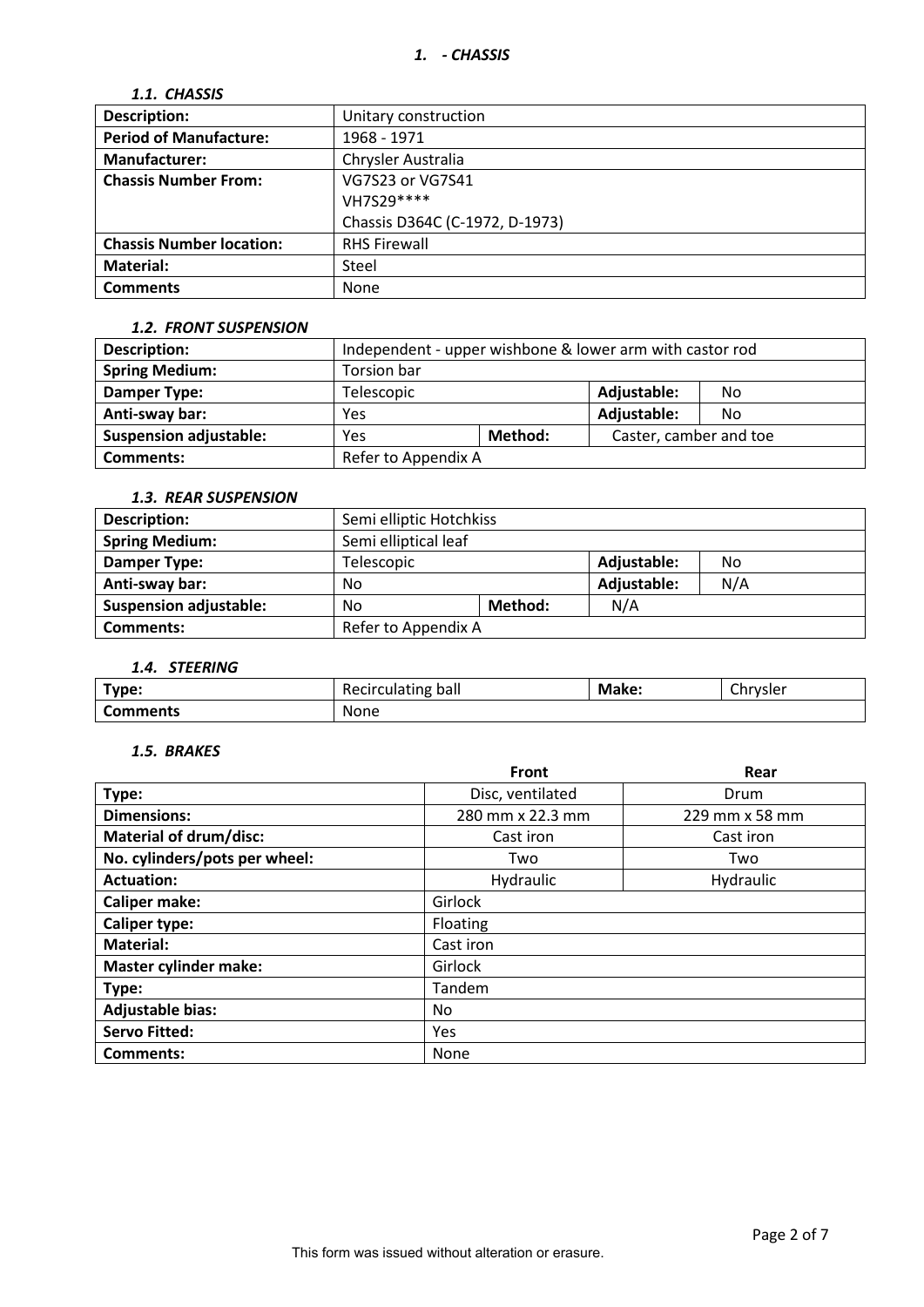# *1.1. ENGINE*

| A. Hemi 245                     |                                                                            |                                                                                                                                                                                                                                                                                                                                                                                                                 |                                                                             |                                 |          |  |  |
|---------------------------------|----------------------------------------------------------------------------|-----------------------------------------------------------------------------------------------------------------------------------------------------------------------------------------------------------------------------------------------------------------------------------------------------------------------------------------------------------------------------------------------------------------|-----------------------------------------------------------------------------|---------------------------------|----------|--|--|
| Make:                           | Chrysler                                                                   |                                                                                                                                                                                                                                                                                                                                                                                                                 |                                                                             |                                 |          |  |  |
| Model:                          |                                                                            | Hemi 245                                                                                                                                                                                                                                                                                                                                                                                                        |                                                                             |                                 |          |  |  |
| No. cylinders:                  | Six                                                                        |                                                                                                                                                                                                                                                                                                                                                                                                                 | <b>Configuration:</b>                                                       |                                 | In line  |  |  |
| <b>Cylinder Block-material:</b> |                                                                            | Cast iron                                                                                                                                                                                                                                                                                                                                                                                                       |                                                                             | <b>Two/Four Stroke:</b>         | Four     |  |  |
| <b>Bore - Original:</b>         | 95.5 mm                                                                    |                                                                                                                                                                                                                                                                                                                                                                                                                 |                                                                             | <b>Max allowed:</b><br>97.00 mm |          |  |  |
| Stroke - original:              | 93.47 mm                                                                   |                                                                                                                                                                                                                                                                                                                                                                                                                 | <b>Max allowed:</b>                                                         |                                 | 93.47 mm |  |  |
| Capacity - original:            | 4015 cc                                                                    |                                                                                                                                                                                                                                                                                                                                                                                                                 |                                                                             | <b>Max allowed:</b><br>4142 cc  |          |  |  |
| <b>Identifying marks:</b>       | 1<br>2<br>3<br>1<br>2<br>3<br>4<br>5<br>6<br>1<br>3<br>4<br>Α<br>В<br>1971 | Next to distributor<br>"D" prefix.<br>Second Digit - size<br>215<br>245<br>265<br>Third Digit - performance level:<br>Low Compression<br>Standard Performance (1 BBL)<br>High Performance (2 BBL)<br>Premium Performance (Pacer, R/T & 770)<br>Six Pack (E37 & E48)<br>Six Pack (E38 & E49)<br>Fourth Digit - gearbox<br>Auto<br>3 speed manual<br>4 speed manual<br>Fifth Digit - year of manufacture:<br>1970 |                                                                             |                                 |          |  |  |
|                                 | C                                                                          | 1972                                                                                                                                                                                                                                                                                                                                                                                                            |                                                                             |                                 |          |  |  |
| <b>Cooling method:</b>          | Liquid                                                                     |                                                                                                                                                                                                                                                                                                                                                                                                                 |                                                                             |                                 |          |  |  |
| Comments:                       |                                                                            | Engine fitted to VH.<br>External single stage, wet, belt driven oil pump allowed. Refer Appendix A.                                                                                                                                                                                                                                                                                                             |                                                                             |                                 |          |  |  |
|                                 |                                                                            |                                                                                                                                                                                                                                                                                                                                                                                                                 |                                                                             |                                 |          |  |  |
| <b>1.2. CYLINDER HEAD</b>       |                                                                            |                                                                                                                                                                                                                                                                                                                                                                                                                 |                                                                             |                                 |          |  |  |
| Make:                           | Chrysler                                                                   |                                                                                                                                                                                                                                                                                                                                                                                                                 |                                                                             |                                 |          |  |  |
| No. of valves/cylinder:         | Two                                                                        | Inlet:<br>One                                                                                                                                                                                                                                                                                                                                                                                                   |                                                                             | <b>Exhaust:</b>                 | One      |  |  |
| No. of ports total:             | Twelve                                                                     | inlet:<br>Six                                                                                                                                                                                                                                                                                                                                                                                                   |                                                                             | Exhaust:                        | Six      |  |  |
| No. of camshafts:               | One                                                                        | Location:<br><b>Block</b>                                                                                                                                                                                                                                                                                                                                                                                       |                                                                             | Drive:                          | Chain    |  |  |
| <b>Valve actuation:</b>         |                                                                            | Pushrod and rocker                                                                                                                                                                                                                                                                                                                                                                                              |                                                                             |                                 |          |  |  |
| Spark plugs/cylinder:           | One                                                                        |                                                                                                                                                                                                                                                                                                                                                                                                                 |                                                                             |                                 |          |  |  |
| <b>Identifying marks:</b>       | N/A                                                                        |                                                                                                                                                                                                                                                                                                                                                                                                                 |                                                                             |                                 |          |  |  |
| <b>Comments:</b>                | None                                                                       |                                                                                                                                                                                                                                                                                                                                                                                                                 |                                                                             |                                 |          |  |  |
| 1.3. LUBRICATION                |                                                                            |                                                                                                                                                                                                                                                                                                                                                                                                                 |                                                                             |                                 |          |  |  |
| Method:                         | Wet sump                                                                   | Oil tank location:                                                                                                                                                                                                                                                                                                                                                                                              | N/A                                                                         |                                 |          |  |  |
| Dry sump pump type:             | N/A                                                                        | Location:                                                                                                                                                                                                                                                                                                                                                                                                       | N/A                                                                         |                                 |          |  |  |
| Oil cooler standard:            | No                                                                         | Location:                                                                                                                                                                                                                                                                                                                                                                                                       | N/A                                                                         |                                 |          |  |  |
| Comments:                       |                                                                            |                                                                                                                                                                                                                                                                                                                                                                                                                 | External single stage, wet, belt driven oil pump allowed. Refer Appendix A. |                                 |          |  |  |
| <b>1.4. IGNITION SYSTEM</b>     |                                                                            |                                                                                                                                                                                                                                                                                                                                                                                                                 |                                                                             |                                 |          |  |  |
| Type:                           |                                                                            | Points, distributor & coil                                                                                                                                                                                                                                                                                                                                                                                      |                                                                             |                                 |          |  |  |
| Make:                           | Optional                                                                   |                                                                                                                                                                                                                                                                                                                                                                                                                 |                                                                             |                                 |          |  |  |
| <b>Comments</b>                 |                                                                            | Breakerless electronic ignition permitted                                                                                                                                                                                                                                                                                                                                                                       |                                                                             |                                 |          |  |  |
| 1.5. FUEL SYSTEM                |                                                                            |                                                                                                                                                                                                                                                                                                                                                                                                                 |                                                                             |                                 |          |  |  |
| <b>Carburettor Make:</b>        | Carter                                                                     | Model:                                                                                                                                                                                                                                                                                                                                                                                                          |                                                                             | 2 or 4 Barrel                   |          |  |  |
| <b>Carburettor Number:</b>      | One                                                                        |                                                                                                                                                                                                                                                                                                                                                                                                                 |                                                                             |                                 |          |  |  |
| Size:                           |                                                                            |                                                                                                                                                                                                                                                                                                                                                                                                                 |                                                                             |                                 |          |  |  |
|                                 |                                                                            | Various                                                                                                                                                                                                                                                                                                                                                                                                         |                                                                             |                                 |          |  |  |

**Fuel injection Make:**  $N/A$  **Type:**  $N/A$  N/A **Supercharged:** No **Type:** N/A

E35 option – 4 Barrel

**Comments:** E34 option – 4 barrel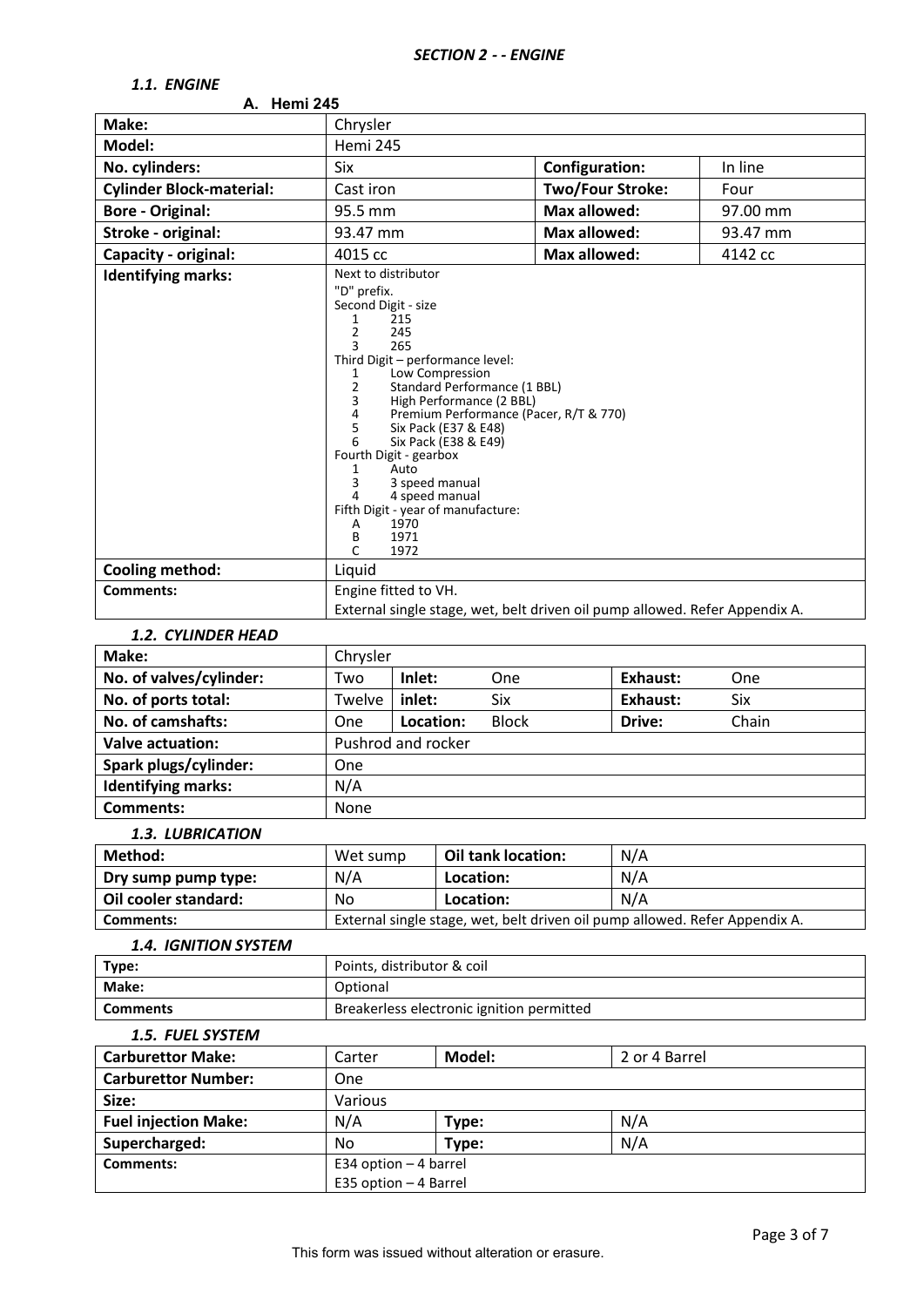# *1.6. ENGINE*

| 1.U. LIVUIIVL                              | <b>B.</b> Hemi 265                                                                                                                                                                                                                                                                                                                                                                                                                                                                                                                   |                         |          |
|--------------------------------------------|--------------------------------------------------------------------------------------------------------------------------------------------------------------------------------------------------------------------------------------------------------------------------------------------------------------------------------------------------------------------------------------------------------------------------------------------------------------------------------------------------------------------------------------|-------------------------|----------|
| Make:                                      | Chrysler                                                                                                                                                                                                                                                                                                                                                                                                                                                                                                                             |                         |          |
| Model:                                     | <b>Hemi 265</b>                                                                                                                                                                                                                                                                                                                                                                                                                                                                                                                      |                         |          |
| No. cylinders:                             | Six                                                                                                                                                                                                                                                                                                                                                                                                                                                                                                                                  | <b>Configuration:</b>   | In line  |
| <b>Cylinder Block-material:</b>            | Cast iron                                                                                                                                                                                                                                                                                                                                                                                                                                                                                                                            | <b>Two/Four Stroke:</b> | Four     |
| <b>Bore - Original:</b>                    | 99.3 mm                                                                                                                                                                                                                                                                                                                                                                                                                                                                                                                              | <b>Max allowed:</b>     | 100.8 mm |
| Stroke - original:                         | 93.47 mm                                                                                                                                                                                                                                                                                                                                                                                                                                                                                                                             | <b>Max allowed:</b>     | 93.47 mm |
| Capacity - original:                       | 4340 cc                                                                                                                                                                                                                                                                                                                                                                                                                                                                                                                              | <b>Max allowed:</b>     | 4474 cc  |
| <b>Identifying marks:</b>                  | Next to distributor<br>"D" prefix.<br>Second Digit - size<br>215<br>1<br>$\overline{2}$<br>245<br>3<br>265<br>Third Digit - performance level:<br>Low Compression<br>1<br>2<br>Standard Performance (1 BBL)<br>High Performance (2 BBL)<br>3<br>Premium Performance (Pacer, R/T & 770)<br>4<br>5<br>Six Pack (E37 & E48)<br>6<br>Six Pack (E38 & E49)<br>Fourth Digit - gearbox<br>Auto<br>1<br>3<br>3 speed manual<br>4 speed manual<br>$\overline{4}$<br>Fifth Digit - year of manufacture:<br>1970<br>Α<br>1971<br>В<br>C<br>1972 |                         |          |
| <b>Cooling method:</b><br><b>Comments:</b> | Liquid<br>Engine fitted to VH.                                                                                                                                                                                                                                                                                                                                                                                                                                                                                                       |                         |          |
|                                            | External single stage, wet, belt driven oil pump allowed. Refer Appendix A.                                                                                                                                                                                                                                                                                                                                                                                                                                                          |                         |          |

### *1.7. CYLINDER HEAD*

| Make:                     | Chrysler           |           |              |                 |       |
|---------------------------|--------------------|-----------|--------------|-----------------|-------|
| No. of valves/cylinder:   | Two                | Inlet:    | <b>One</b>   | Exhaust:        | One   |
| No. of ports total:       | Twelve             | inlet:    | Six          | <b>Exhaust:</b> | Six   |
| No. of camshafts:         | One                | Location: | <b>Block</b> | Drive:          | Chain |
| <b>Valve actuation:</b>   | Pushrod and rocker |           |              |                 |       |
| Spark plugs/cylinder:     | One                |           |              |                 |       |
| <b>Identifying marks:</b> | N/A                |           |              |                 |       |
| <b>Comments:</b>          | None               |           |              |                 |       |

# *1.8. LUBRICATION*

| Method:              | Wet sump                                                                    | <b>Oil tank location:</b> | N/A |  |
|----------------------|-----------------------------------------------------------------------------|---------------------------|-----|--|
| Dry sump pump type:  | N/A                                                                         | Location:                 | N/A |  |
| Oil cooler standard: | No                                                                          | Location:                 | N/A |  |
| Comments:            | External single stage, wet, belt driven oil pump allowed. Refer Appendix A. |                           |     |  |

#### *1.9. IGNITION SYSTEM*

| _____________________ |                                           |
|-----------------------|-------------------------------------------|
| Type:                 | Points, distributor & coil                |
| <b>Make:</b>          | Optional                                  |
| <b>Comments</b>       | Breakerless electronic ignition permitted |

#### *1.1. FUEL SYSTEM*

| <b>Carburettor Make:</b>    | Model:<br>2 or 4 Barrel AVS<br>Carter |       |     |
|-----------------------------|---------------------------------------|-------|-----|
| <b>Carburettor Number:</b>  | One                                   |       |     |
| Size:                       | Various                               |       |     |
| <b>Fuel injection Make:</b> | N/A                                   | Type: | N/A |
| Supercharged:               | No                                    | Type: | N/A |
| Comments:                   | E34 option $-4$ barrel                |       |     |
|                             | E35 option - 4 Barrel                 |       |     |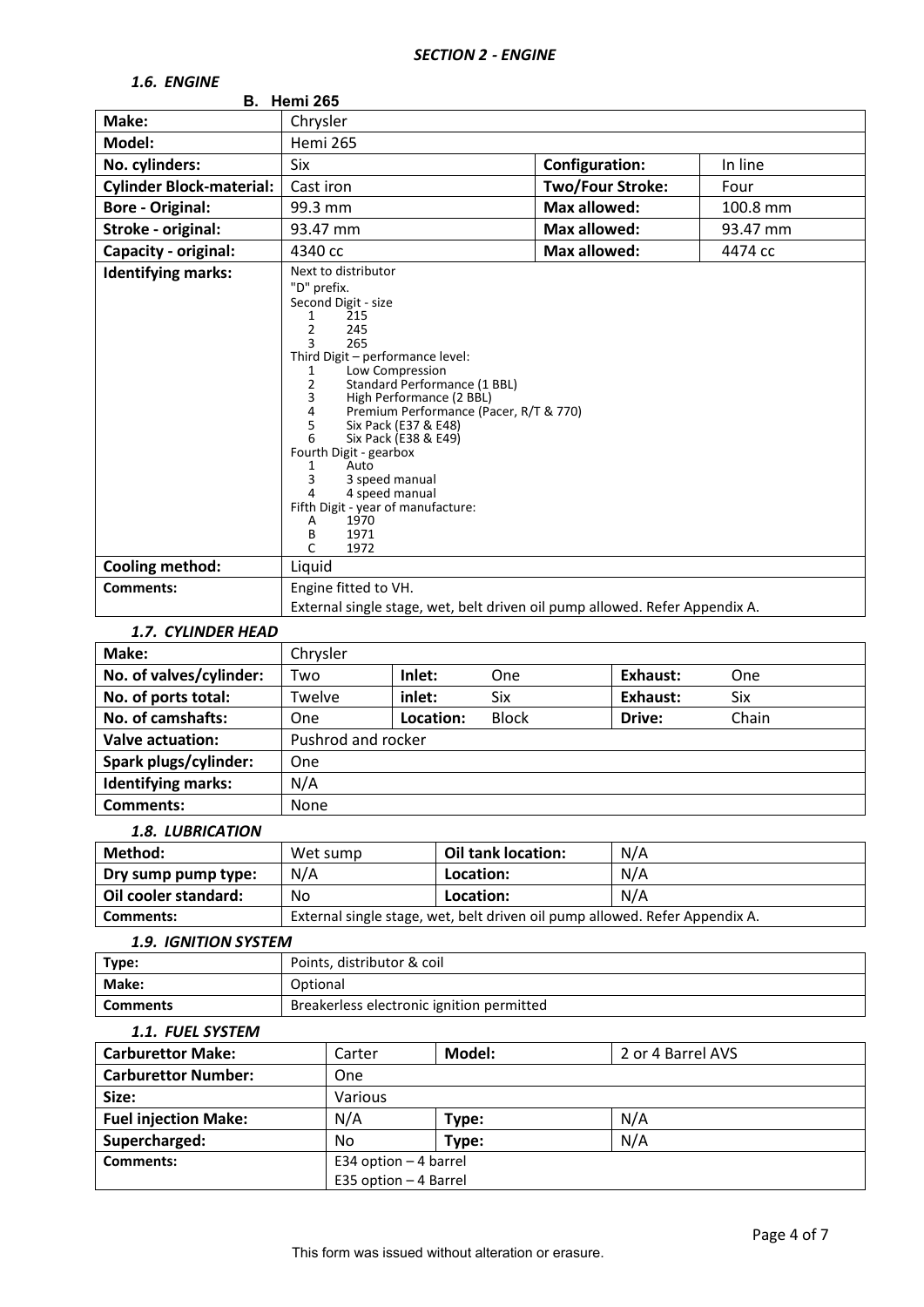#### *SECTION 3 - TRANSMISSION*

### *3.1. CLUTCH*

| Make:             | Borg and Beck                                                 |
|-------------------|---------------------------------------------------------------|
| Type:             | Diaphragm                                                     |
| Diameter:         | 235 mm                                                        |
| No. of Plates:    | One $*$                                                       |
| <b>Actuation:</b> | Mechanical                                                    |
| Comments:         | VH with A84 track pack used twin plate 228.6 mm clutch plates |

# *3.2. TRANSMISSION*

| Type:                                | <b>Borg Warner</b>                      |
|--------------------------------------|-----------------------------------------|
| Make:                                | Three speed                             |
| <b>Gearbox location:</b>             | Behind engine                           |
| No. forward speeds:                  | Three or Four                           |
| <b>Gearchange type and location:</b> | H pattern $-$ central location          |
| Case material:                       | Cast iron casing, aluminium tailhousing |
| <b>Identifying marks:</b>            | N/A                                     |
| <b>Comments:</b>                     | None                                    |

#### *3.3. FINAL DRIVE*

| Make:                     | Borg Warner          | Model: | Sure Grip |  |
|---------------------------|----------------------|--------|-----------|--|
| Type:                     | Live rear axle       |        |           |  |
| <b>Ratios:</b>            | Various              |        |           |  |
| <b>Differential type:</b> | Semi floating hypoid |        |           |  |
| Comments:                 | None                 |        |           |  |

# *3.4. TRANSMISSION SHAFTS (EXPOSED)*

| Number:      | One                                  |
|--------------|--------------------------------------|
| Location:    | Gearbox to final drive               |
| Description: | Open tail shaft with twin uni joints |
| Comments:    | <b>None</b>                          |

### *3.5. WHEELS & TYRES*

| <b>Wheel type - Original:</b>  | Steel - Sports style      |            | <b>Material - Original:</b> | Steel               |
|--------------------------------|---------------------------|------------|-----------------------------|---------------------|
|                                | Alloy                     |            |                             | Alloy 9Period)      |
| Wheel type - Allowed:          | Steel                     |            | <b>Material - Allowed:</b>  | Steel               |
|                                | Alloy (period style)      |            |                             | Alloy               |
| <b>Fixture method:</b>         | Stud and nut              | No. studs: |                             | Five                |
| Wheel dia. & rim width         | <b>FRONT</b>              |            | <b>REAR</b>                 |                     |
| Original:                      | $5.5'' \times 14''$       |            |                             | $5.5'' \times 14''$ |
| <b>Allowed</b>                 | $8'' \times 14''$         |            |                             | $8'' \times 14''$   |
| <b>Tyre Section:</b>           |                           |            |                             |                     |
| Allowed:                       | Refer approved tyre list. |            |                             |                     |
| <b>Aspect ratio - minimum:</b> | 60% minimum aspect ratio. |            |                             |                     |
| <b>Comments:</b>               | None                      |            |                             |                     |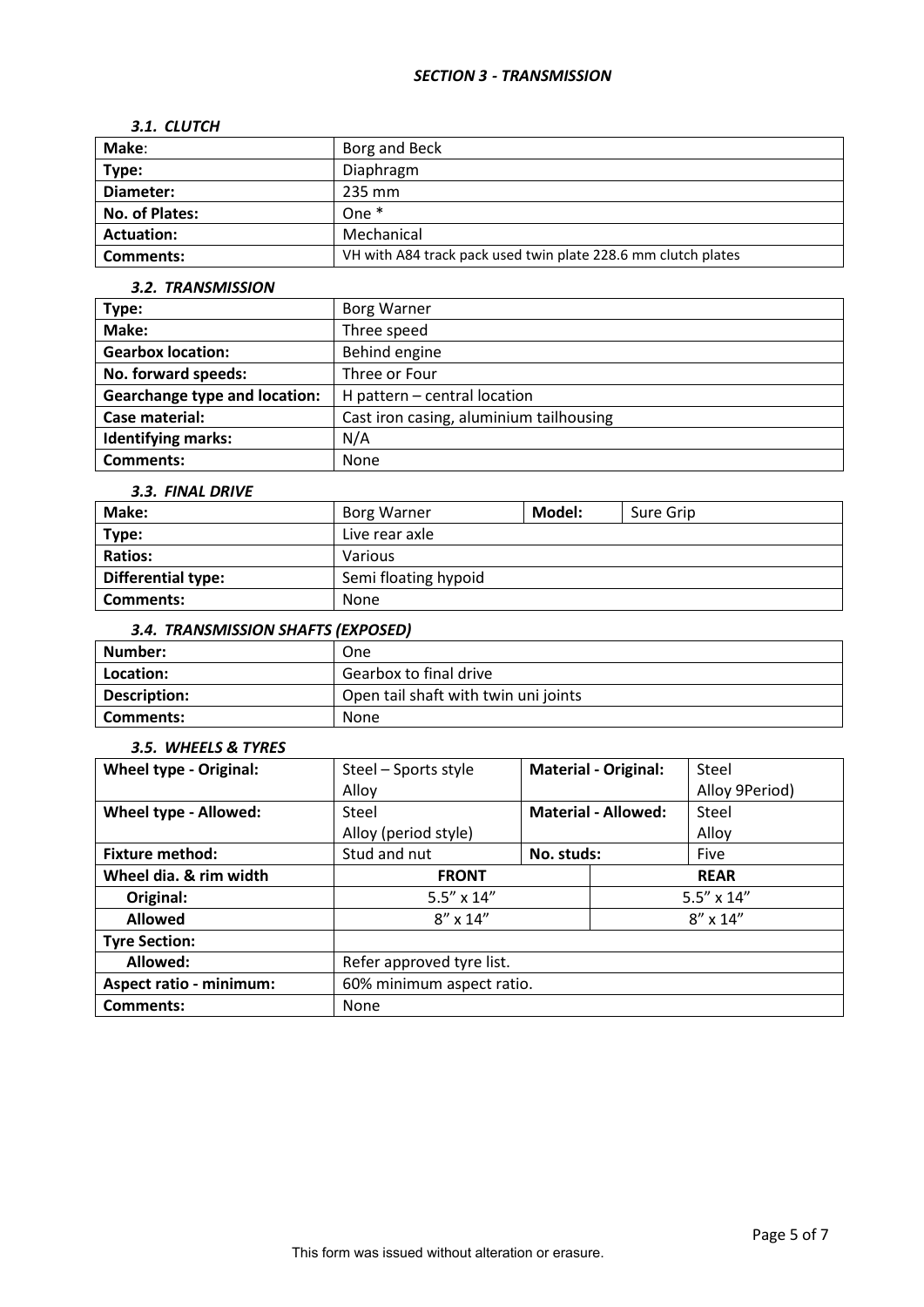# *4.1. FUEL SYSTEM*

| <b>Tank Location:</b> | Under boot floor | Capacity: | 86 litres |
|-----------------------|------------------|-----------|-----------|
| Fuel pump, type:      | Electrical       | Make:     | Holley    |
| Comments:             | <b>None</b>      |           |           |

# *4.2. ELECTRICAL SYSTEM*

| Voltage:                 | 1.3<br>∸   | <b>Alternator fitted:</b> | Alternator |
|--------------------------|------------|---------------------------|------------|
| <b>Battery Location:</b> | Engine bay |                           |            |
| Comments:                | None       |                           |            |

#### *4.3. BODYWORK*

| Type:         | VG - Coupe or Sedan               | Material:                                                                                                       | Steel                                                             |  |
|---------------|-----------------------------------|-----------------------------------------------------------------------------------------------------------------|-------------------------------------------------------------------|--|
|               | VH - Sedan                        |                                                                                                                 |                                                                   |  |
| No. of seats: | Five                              | No. doors:                                                                                                      | VG - Two or Four                                                  |  |
|               |                                   |                                                                                                                 | VH – Four                                                         |  |
| Comments:     |                                   | VG and VH 245 models have red and black grille.                                                                 |                                                                   |  |
|               | VG and VH 245 models have decals: |                                                                                                                 |                                                                   |  |
|               |                                   | "245 PACER HEMI" on the bonnet                                                                                  |                                                                   |  |
|               | $\bullet$                         | body stripe from rear to middle of front door                                                                   |                                                                   |  |
|               |                                   | All VH 265 models have decals:                                                                                  |                                                                   |  |
|               | 'HEMI 265' qtr-panel<br>$\bullet$ |                                                                                                                 |                                                                   |  |
|               | $\bullet$                         | 1 x 'HEMI-PACER' beaver panel<br>1 x 'HEMI 265' (bonnet) decal<br>$\bullet$<br>"HEMI 265" on rear quarter panel |                                                                   |  |
|               |                                   |                                                                                                                 |                                                                   |  |
|               |                                   |                                                                                                                 |                                                                   |  |
|               | $\bullet$                         |                                                                                                                 | Black stripes – Option codes A88/A84 - across top of boot and top |  |
|               | of rear                           |                                                                                                                 |                                                                   |  |

#### *4.4. DIMENSIONS*

| <b>Track - Front:</b> | 1519 mm | Rear:                  | 1530 mm |
|-----------------------|---------|------------------------|---------|
| Wheelbase:            | 2070 mm | <b>Overall length:</b> | 4570 mm |
| Dry weight:           | 1340 kg |                        |         |
| Comments:             | None    |                        |         |

# *4.5. SAFETY EQUIPMENT*

Refer applicable Group Regulations